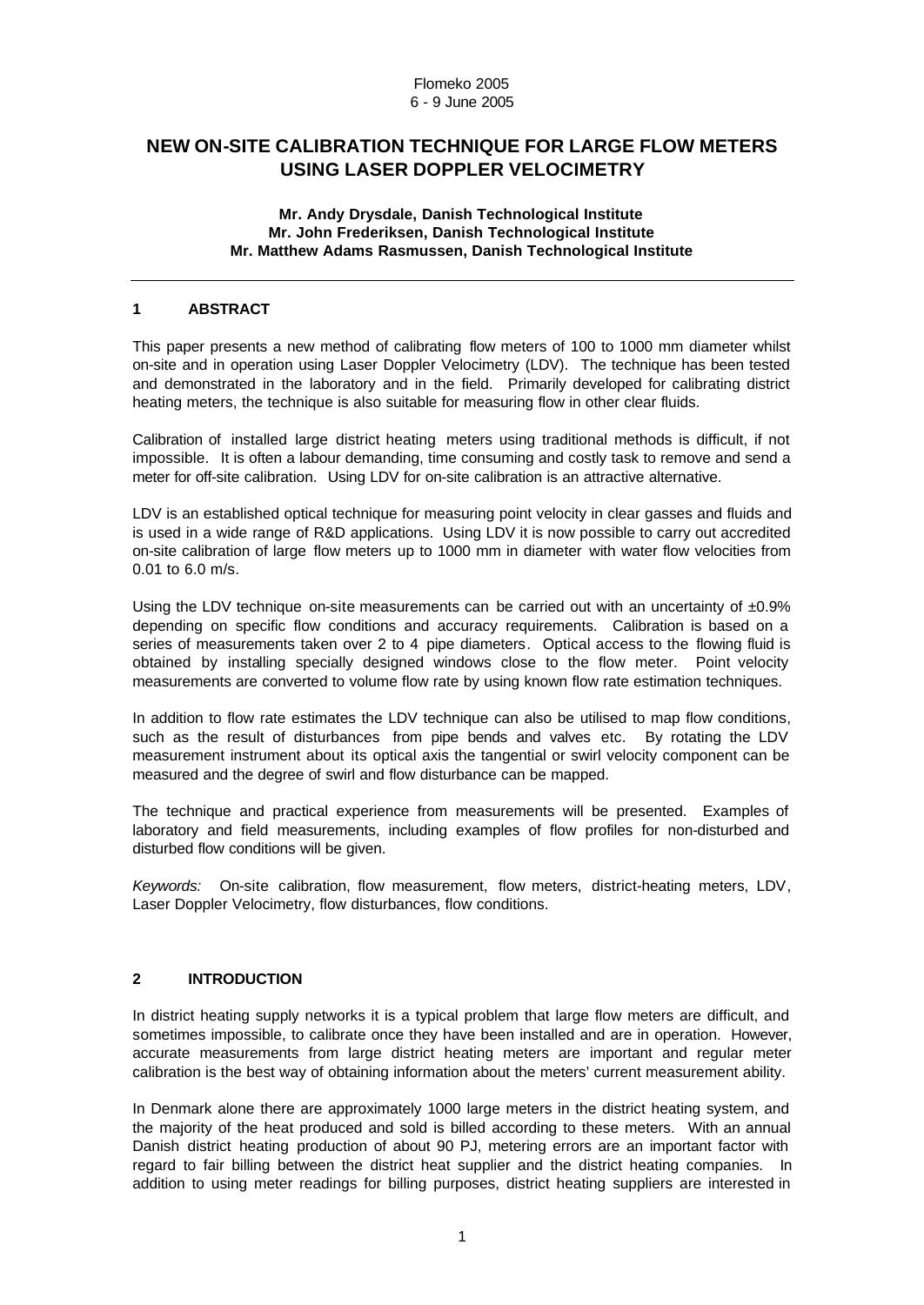using data from the meters to plan heat production relative to a forecasted demand. Any difference between the measured and the true flow values can easily lead to excessive primary energy consumption. Likewise, inaccurate or unreliable measurements can result in incorrect judgement of the efficiency of a heat production plant and of the heat losses in the distribution pipe network.

Although on-site meter calibration is attractive, earlier methods have not demonstrated adequate accuracy for district heating measurement. An alternative to these techniques is a new application of a well-known optical measurement technique called Laser Doppler Velocimetry (LDV). LDV has origins in measuring flow velocity in air and gasses but more recently LDV has been applied to measuring the velocity of flowing water - including district heating water.

In brief, LDV can be described as a non-contact optical measurement technique for measuring local flow velocity. Measurements do not disturb the flow as the LDV principle allows measurements to be made without inserting a physical object into the flow. Transparent windows allow optical access to the flowing medium. The operating principle involves focusing two laser beams at the point where velocity is to be measured and then sensing with a photodetector the light scattered by tiny particles carried along with the medium as they pass through the laser focal point. LDV measures point velocity and these values have to be converted to a flow rate to make it comparable with the readings from a flow meter. By taking measurements at several points across the diameter of a pipe a flow profile can be constructed and the flow rate can be calculated by processing the data making up one or more flow profiles.

Detailed laboratory measurements using LDV have been carried out at the Danish Primary Flow Laboratory located at the Danish Technological Institute in Aarhus, Denmark. Different flow conditions, including non-disturbed and disturbed flow have been investigated. The laboratory has also carried out laboratory measurements in co-operation with the Fluid Mechanics Laboratory at the Department of Mechanical Engineering at the Technical University of Denmark and with Danfoss (now Siemens Flow Division) at their facilities in Nordborg, Denmark.

On-site LDV measurements have been carried out on meters of 350, 500 and 1000 mm diameter. Optical access has been obtained through glass windows built into a specially constructed pipe section installed in the district heating installation in close proximity to the flow meter.

The Danish Technological Institute is accredited by DANAK (Danish Accreditation) to carry out onsite calibration of flow meters with diameters between 100 mm and 1000 mm and flow velocities from 0.01 to 6.0 m/s. Measurements can be carried out with an uncertainty of ±0.9% depending on specific flow conditions and accuracy requirements. In addition to accredited calibrations, LDV measurements can be carried out in pipes and in and around components such as pumps or valves to investigate flow conditions and illustrate and document the effects of flow disturbances.

## **3 TRADITIONAL CALIBRATION OF LARGE DISTRICT HEATING METERS**

## **3.1 Removal and calibration of large district heating meters**

Once a large district heating meter is installed and in operation it is often a difficult task to carry out regular calibration of the meter as calibration inevitably involves removing the meter in order to send it to a suitable calibration facility. Some meters are impossible to remove from the installation because they are welded into the piping system. Where meters can be removed, post-installation alterations made to the installation close to the meter can result in poor access conditions or reduce access to an extent where this becomes impossible. Large meters can be relatively cumbersome and often are installed in difficult to reach locations - high up or against a wall – or in the corner between a wall and the floor or the ceiling. Usually the meters are so heavy that it is necessary to use either a crane or winch system to remove and re-install them.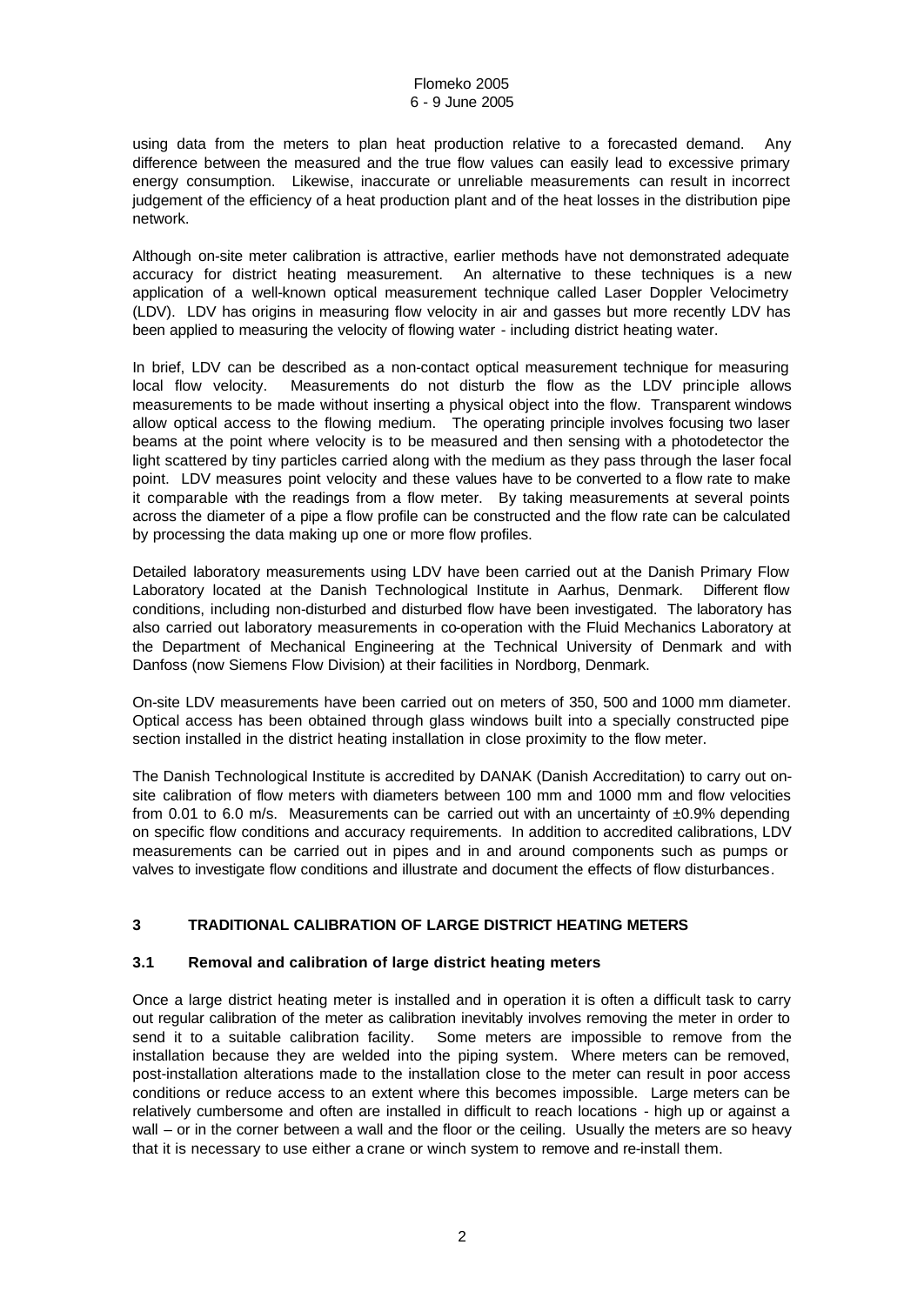There are a limited number of facilities in Europe capable of calibrating meters larger than 200 mm in diameter or with a flow in excess of 400 – 500 m<sup>3</sup>/h, so calibrating large meters can be a costly and time consuming operation. Just about all the large calibration facilities operate with cold water only, i.e. at temperatures of approximately 20°C, whereas the temperature required for legal calibration of a district heating meter requires 50°C or more. Off-site calibration takes place in calibration rig set-ups with favourable flow conditions, which do not take account for actual installation situations. Removing a meter for calibration also involves the installation of a replacement meter, which can take the place of the normal meter while it is being calibrated.

## **3.2 Existing on-site calibration methods**

Previous work [1, 2] has addressed the use of mobile methods for calibrating large flow meters onsite. [1] concludes that the most relevant methods were either the use of radioactive trace particles or the comparison with clamp-on meters using an ultrasonic measurement principle. The report also concludes that documentation for the accuracy of the two methods was, at that time, not sufficient to meet the requirements demanded for district heating measurements.

The use of radioactive trace particles is investigated in [2]. In particular two methods – the transit time method and the dilution method - were studied. The principle of the transit time method is based on injecting radioactive trace particles into the pipe containing the flowing fluid. Downstream of the injection point two detectors placed at a known distance apart detect the passing of the trace. The method requires accurate information about the volume in the length of pipe between the two detectors and injection and detection must take place in a suitably long and straight length of pipe. In addition, the location of the injector and the detector must be chosen with considerable care to avoid that the bursts of trace particles developing long "tails" which can give rise to increased uncertainty and error.

The principle of the dilution method is based on continually dosing a steady stream of trace material into the main piping system via a smaller pipe and the concentration of trace material is measured downstream of the point of injection. The method requires the means of extracting a small stream of fluid from the main stream, which is then used as a measurement sample. A successful measurement demands careful apparatus construction and good physical conditions. The method seemed best suited for use as a supplement to other calibration methods.

Measurements using clamp-on ultrasonic meters involve attaching an ultrasonic transmitter and a receiver to the uninsulated surface of the pipe in question. The measurement principle is identical to the principle used by intrusive ultrasonic meters, i.e. the speed of the water in the pipe is found by measuring the difference in the time taken for two beams of acoustic waves to travel the distance between transmitter and receiver. The method requires accurate measurements of the pipe's outer diameter, pipe wall thickness and information about the extent of fouling or other material deposits that may be present on the inside surface of the pipe. Other practical problems include clamp slippage causing changes in acoustic beam path and temperature expansion. A common problem with clamp on meters is sensitivity to flow velocity profile – ultrasonic meters will give different readings for axisymmetric profiles of different shape but identical average velocity. It is estimated that the total system inaccuracy is still unsatisfactory for on-site calibration of large district heating meters.

## **3.3 LDV – a new tool for accredited on-site calibration**

An attractive alternative measurement method is LDV. LDV is one of a number of optical techniques that can be used to measure and map fluid flow conditions. Optical techniques involve taking measurements of the speed of small particles in the fluid and LDV is considered to be one of the more well-established of these techniques. The use of LDV has earlier been restricted to the laboratory, but recent developments within the field of fibre optics and electronics have resulted in compact, robust and mobile LDV equipment. This has allowed LDV to move out of the laboratory and into the field, with LDV becoming a relevant measurement technology for on-site calibration of district heating flow meters.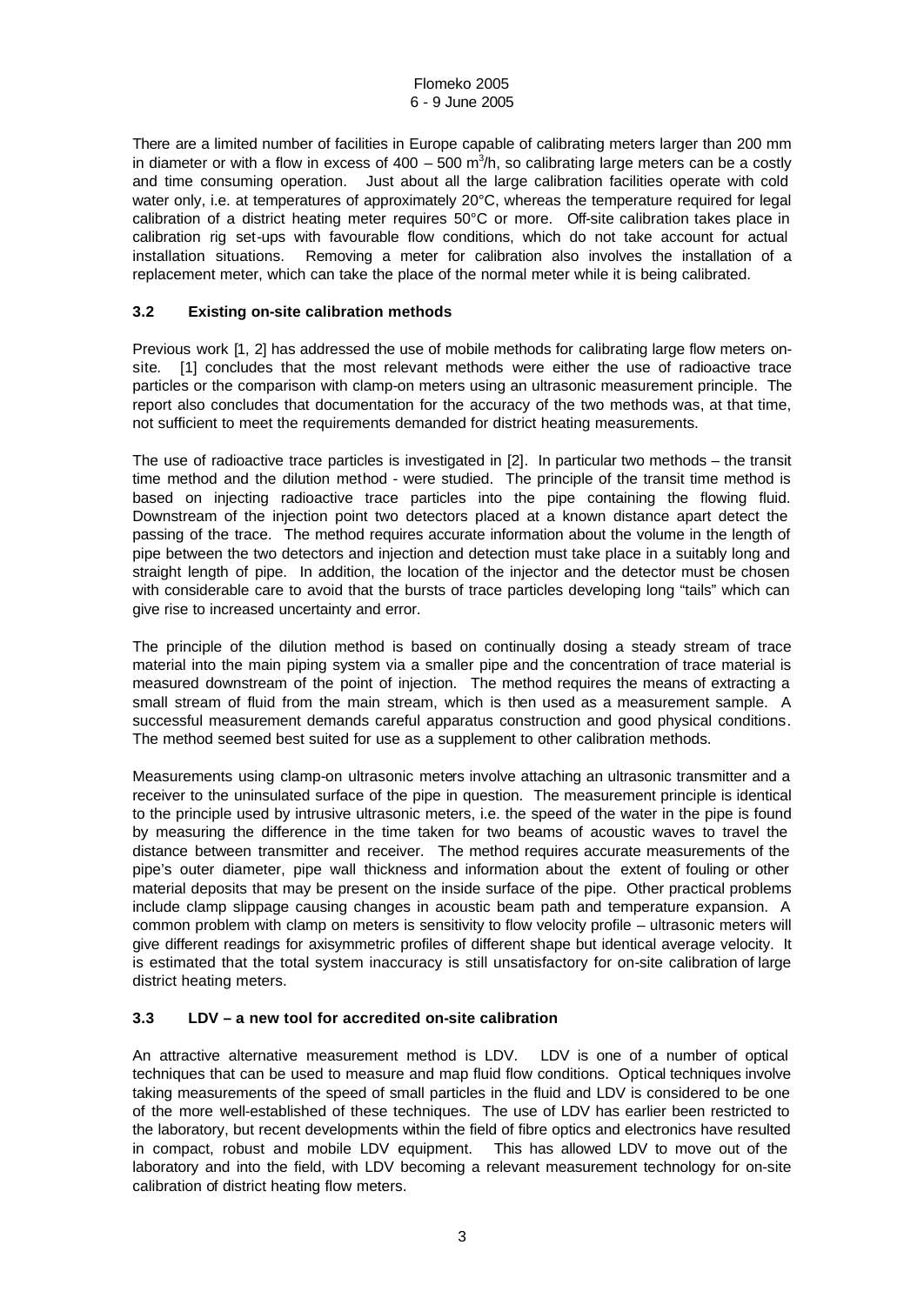The potential of using LDV in district heating applications has been addressed by earlier research work, mostly carried out in Germany. At the Physikalisch Technishe Bundesanstalt (PTB) in Berlin LDV has been used in hot water flow environments [3]. LDV, together with a flow meter transfer standard, has been used to calibrate a turbine flow meter as a secondary standard for a hot water test rig operating at temperatures between 20°C and 180°C and at flow rates between 50 and 120 m<sup>3</sup>/h. LDV measurements on a district heating application have been carried out at Ph.D. level at the Technical University of Berlin [4] and [5]. LDV measurements were taken on practical district heating installations where calibrated flow meters had been used, but where the operational conditions could be very different to conditions during initial calibration of the meters on calibration rigs, i.e. distorted flow profiles due to disturbances in the pipe system. Different sources of uncertainty involved with measuring local fluid velocity and flow rate were investigated and measurements included a series of tests on a district heating substation. Results led to an analytic model for calculation of uncertainty.

Work carried out by the Danish Technological Institute in co-operation with Danish district heating companies and supply companies, meter manufacturers, an LDV manufacturer and the Technical University of Denmark [6] has shown that LDV can be used for on-site testing and calibration of large district heating meters. Considerable laboratory and field work has demonstrated that measurement uncertainties of maximum 0.9% can be obtained from regular flow conditions. In 2001 the Danish Technological Institute receiving accreditation from DANAK (Danish Accreditation) to carry out laboratory point-velocity calibrations with LDV in flows up to 6.0 m/s. In 2003, the scope of the accreditation was expanded to include on-site calibration of flow meters with diameters up to 500 mm, and with flow disturbances (swirl) less than 10%. In April 2005 the accreditation was extended further to include on-site calibration of flow meters with diameters up to 1000 mm, and flow disturbances (swirl) less than 20%.

LDV is a versatile tool and can also be used for other flow related applications. These include improved understanding of flow disturbances arising from various installation effects either from the lay-out of the installation itself (single elbows, double elbows, double elbows out-of-plane etc.) or from specific components in the installation such as valves and pumps.

## **4 A BRIEF DESCRIPTION OF LASER DOPPLER VELOCIMETRY**

## **4.1 Historical overview**

LDV originated from work at Columbia University, USA by Yeh and Cummins in the early 1960's and the first successful measurement of local fluid velocity by the laser Doppler method was reported by these authors in 1964 [7].

In the late 1960's, frequency trackers capable of providing time resolved velocity information appeared. However their use was limited and in the 1970's counter processors were developed as an alternative to frequency trackers. Counters measure the time-of-flight of a particle through a known number of interference fringes in the measurement volume. They became popular for measurements in air, and for back-scatter set-ups with non-continuous signals. Counters work best with good signal-to-noise ratios, which unfortunately are not always available.

In the early 1980's, burst correlators and burst spectrum analysers became commercially available. These are very robust even when dealing with noisy signals, and gave the benefit of better data quality especially in back-scatter set-ups. Thus the use of smaller lasers for backscatter became a feasible option. In the mid-1980's, optical fibres had been developed to such a degree that they could be used to transport high-power laser light and maintain good beam quality at the output. This was a revolution for LDV optics, because the bulky laser source could now be separated from the LDV sensor arrangement or "probe", which became compact and easy to traverse. Turn-key optical systems became commercially available from 1992.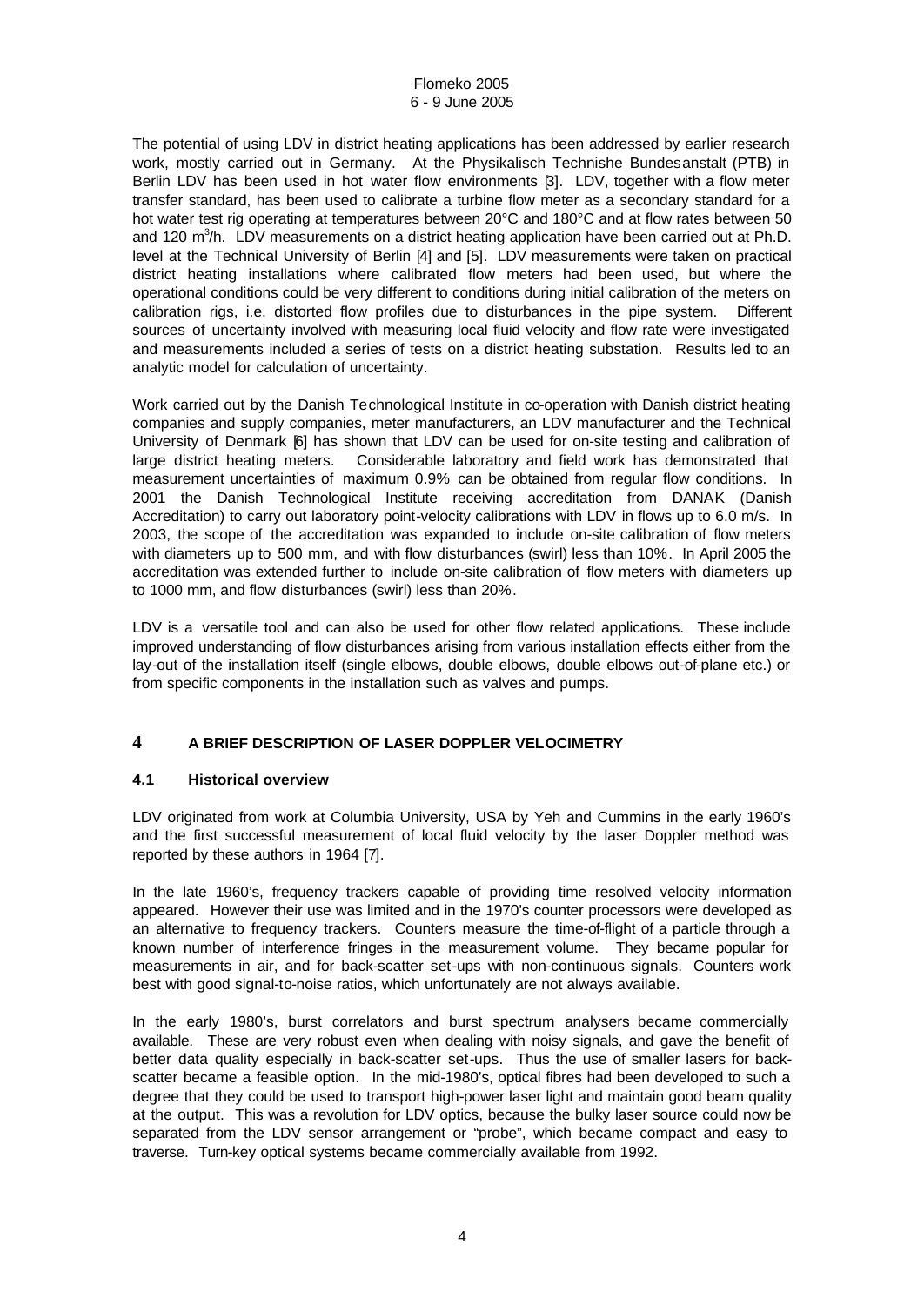## **4.2 Using LDV to measure water flow**

LDV is the point measurement of velocity by means of laser light and it is based on the Doppler effect. A simple illustration of the LDV measurement principle is shown in figure 1.

A laser beam is split into two beams, which subsequently converge again at the measurement point. Light is reflected when the laser beams illuminate a tiny particle moving with the fluid and



passing through the measurement volume. The speed of the particle causes a Doppler shift of the reflected light's frequency and produces a photodetector signal directly related to velocity. The illustration shows the back-scatter principle for measuring the fluid velocity. Back-scatter only requires optical access from one side of the flow, which makes access and traversing easier.

Fig. 1 - Simple illustration of the Laser Doppler Velocimetry (LDV) principle

LDV measurements require optical access to the fluid, e.g. a window, so that the incoming laser beams are able to penetrate the medium and for the back-scattered light reflected from moving particles to be received on the photo detector. Ideally the measurements are carried out on a steady flow and through a number of quickly repeated measurements that are treated statistically in order to obtain a representative mean velocity. The LDV measurement principle assumes firstly that particles exist in the medium, secondly that the particles move with the same speed as the fluid and thirdly that the particles are able to reflect light from the laser beam.

LDV systems can be based on various different laser types. The work presented here is based on measurements taken with a 10 mW Helium-Neon (He-Ne) laser and this relatively low-power laser has proved adequate for measurements on district heating water. Normal district heating water has sufficient clarity and there are enough natural particles of the correct size.

Recent developments in LDV signal processing systems have been significant. Sophisticated burst correlators and burst spectrum analysers are now commercially available and utilise the full signal information to determine the Doppler frequency. The equipment is robust even when dealing with noisy signals giving the benefit of better data quality especially in back-scatter set-ups. A Burst Spectrum Analyser (BSA) has been used for spectrum analysis of the Doppler signals

## **5 ACCREDITED ON-SITE CALIBRATION OF FLOW METERS USING LDV**

#### **5.1 Flow rate estimation techniques**

Measurements with LDV are point measurements. In order to evaluate the flow rate in a pipe accurately, many point measurements have to be integrated to obtain an estimate for the bulk mean velocity. Estimating flow rate from point measurements is a common problem addressed by several standards and papers, in particular ISO-3354, 1988 [8] and VDI-2640, 1993 [9]. In the method developed here the "constant area" method described in [8] and [9] has been used.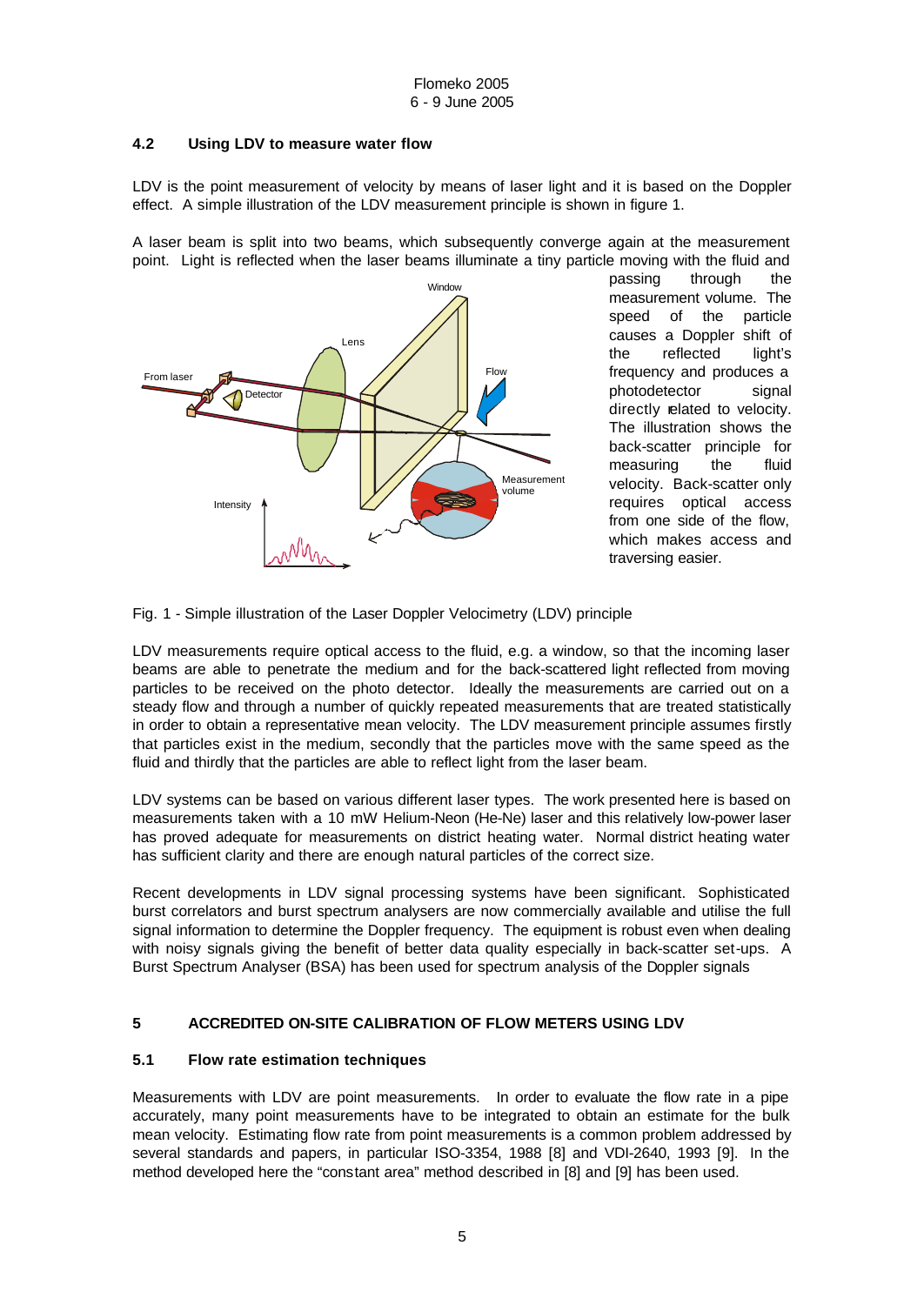The cross sectional area of a pipe is divided into sub-areas with constant area and the centre of mass for each sub-area is used for the measurements. The mean velocity is then found as the numerical mean value of all measured mean velocities. A correction for the very steep velocity profiles found near the wall is used. Figure 2 illustrates the method.



Fig. 2 - The constant area method. The figure on the left shows the model for 5 circles, where measurements over 4 radii are taken. The figure on the right shows the model for 2 circles and the positions of the measurement points.

## **5.2 Optical access and window constructions**

Optical access is necessary to measure the velocity of the moving district heating water and special windows have been developed for this purpose. Laboratory and field installations operate under different temperature and pressure levels, which have resulted in different solutions for these applications. Figure 3 and 4 show window constructions for laboratory and field measurements respectively.





Fig. 3 - Window constructions for laboratory use

It is important to ensure that the glass windows are clean before carrying out measurements. Dirty windows can impair measurements, reduce data-rate and increase the time necessary for measurements. It is especially important to clean the inner side of the glass before installation of the window construction and over longer periods of time it would be an advantage to clean the inner side of the glass during routine shutdowns. However once the window construction is in place, the good quality and cleanliness of normal district heating water in the Danish district heating systems should not lead to problems with dirty windows.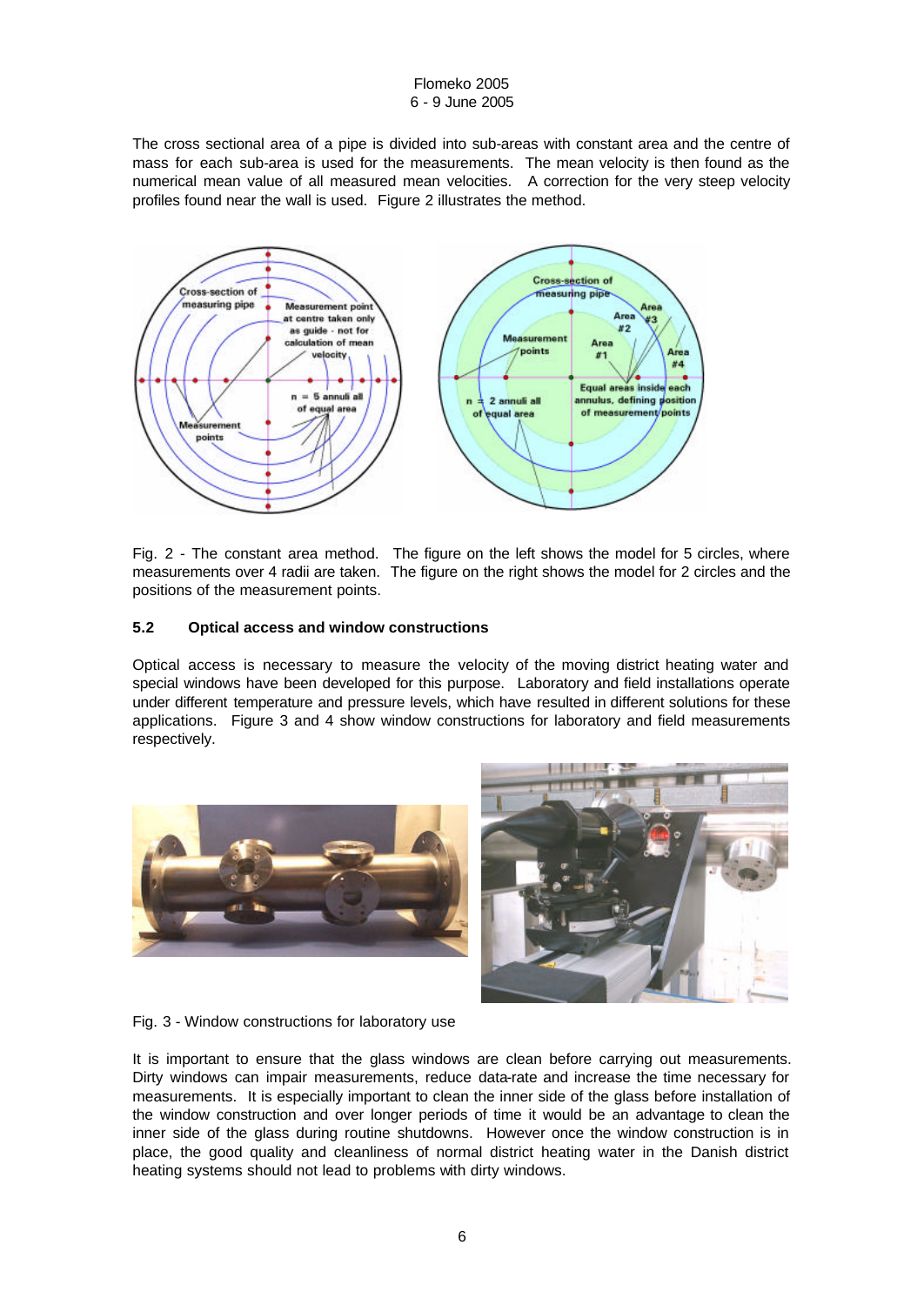

Fig. 4 - Window construction for field measurements, including detail of window inside the pipe

## **5.3 Measurement accuracy and uncertainty**

Taking measurements with LDV equipment gives rise to various contributions to the overall uncertainty. Table 1 shows the different uncertainty contributions

| Type of uncertainty                                                          | Uncertainty contribution (relative %) |  |
|------------------------------------------------------------------------------|---------------------------------------|--|
| Calibration of LDV system and velocity change<br>along measuring volume      | 0.03                                  |  |
| Drift of LDV system                                                          | 0.03                                  |  |
| Refraction index of window and medium                                        | 0.06                                  |  |
| Velocity variation particle/medium                                           | 0.03                                  |  |
| Geometrical position of points                                               | 0.32                                  |  |
| Method for velocity rate estimation and short time<br>flow rate fluctuations | 0.23                                  |  |
| Cross sectional area                                                         | 0.17                                  |  |
| Long time flow rate fluctuations                                             | 0.04                                  |  |
| Root mean square of uncertainties                                            | 0.44                                  |  |
| Expanded uncertainty $(k = 2)$                                               | 0.88                                  |  |

## **Table 1 - Uncertainty contributions for LDV measurements**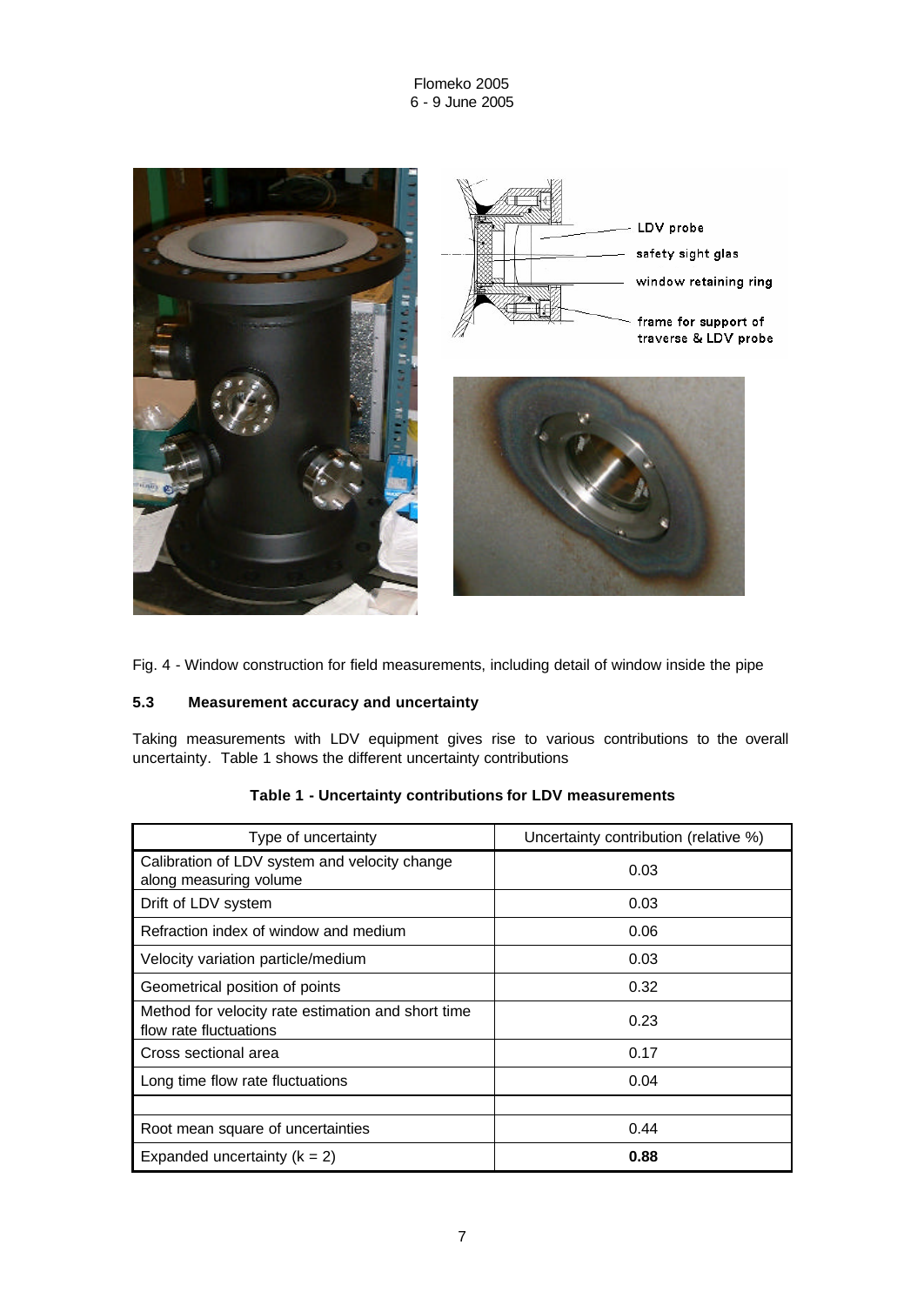### **5.4 Example of accredited on-site calibration – a 500 mm flow meter**

The first accredited on-site LDV calibration was carried out on a 500 mm district heating flow meter at a flow rate of approximately 1300  $m^3/h$ . Figure 5 shows an illustration of the installation set-up and a photograph of the actual installation.



Fig. 5 - On-site LDV calibration of a 500 mm district heating flow meter

The result of the on-site calibration was a measured error of  $-0.55%$  with a total uncertainty of 1.64%. The relatively large uncertainty is due to measurements being taken over 2 diameters only, whereas 4 diameters would normally be specified. Flow profile plots have been drawn up for different angles and figure 6 shows two examples of these.



Fig. 6 - Examples of a flow profile plot with point-of-view rotated 180° during on-site calibration of a 500 mm diameter meter

## **5.5 Example of accredited on-site calibration – a 1000 mm flow meter**

Another example of an accredited on-site LDV calibration of a large flow meter was carried out on a 1000 mm district flow meter at flow rates of approximately 400, 1500, 2900 and 4700  $m^3/h$ .

Figure 7 shows an illustration of the installation set-up and a photo of the actual installation during measurements.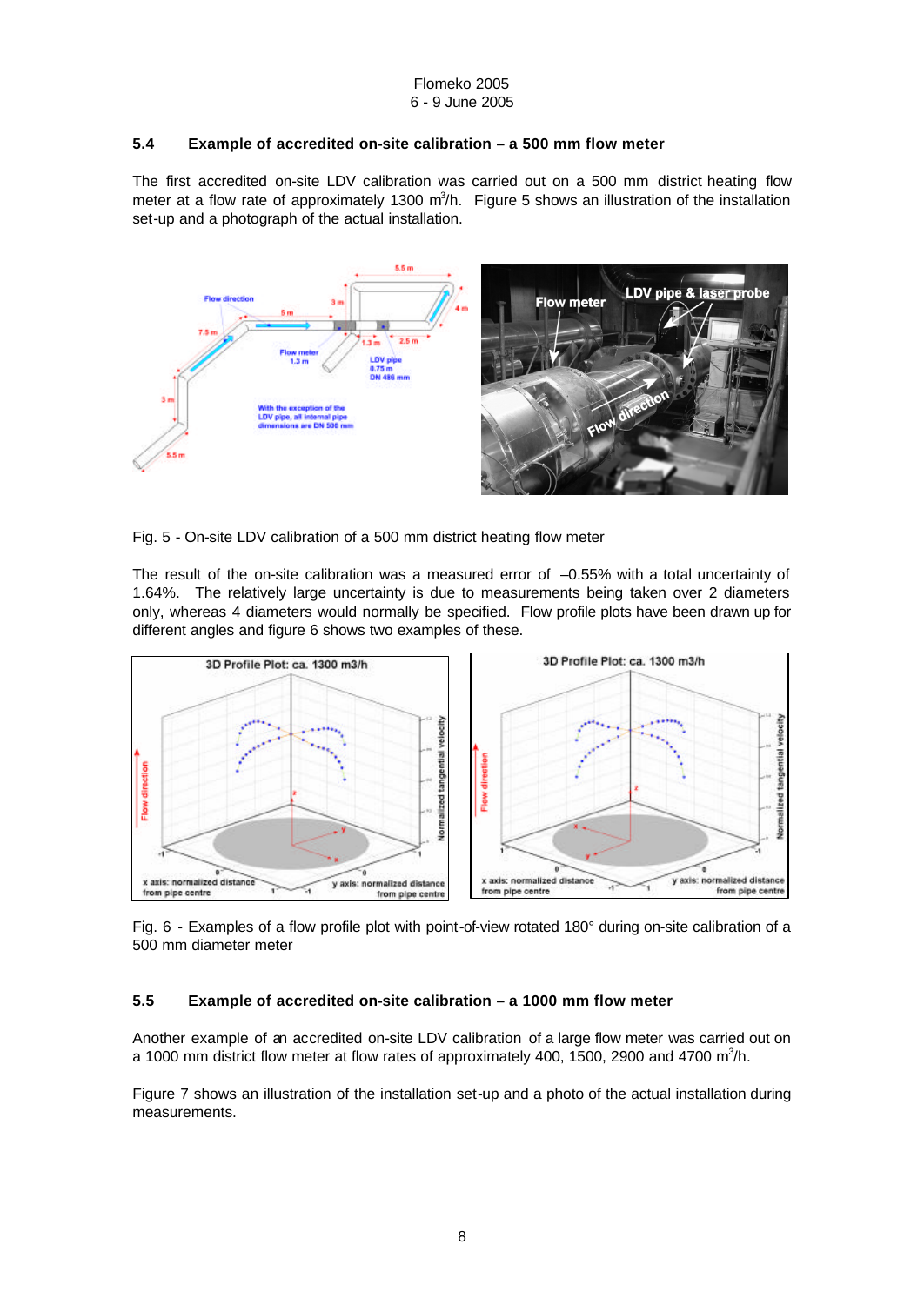

Fig. 7 – On-site LDV calibration of a 1000 mm district heating flow meter

The result of the calibration is shown in table 2.

| Nominal flow $(m^3/h)$ | Relative error of customer meter<br>compared with LDV measurements (%) | Uncertainty of error (%) |
|------------------------|------------------------------------------------------------------------|--------------------------|
| 400                    | 0.10                                                                   | 0.90                     |
| 1500                   | 0.80                                                                   | 0.90                     |
| 2900                   | 0.02                                                                   | 0.90                     |
| 4700                   | 0.83                                                                   | 0.90                     |

**Table 2 - Results of on-site LDV calibration of 1000 mm flow meter**

For each flow rate, several 3D profile plots of the flow were compiled for different measurement angles. Furthermore, a contour-plot of the swirl (i.e. the ratio of the tangential velocity to the average axial velocity) was compiled. An example of both is shown in figure 8.



Fig. 8 - Flow profile plot for 400  $m^3/h$  (left). 3D profile and contour-plot of the swirl (right).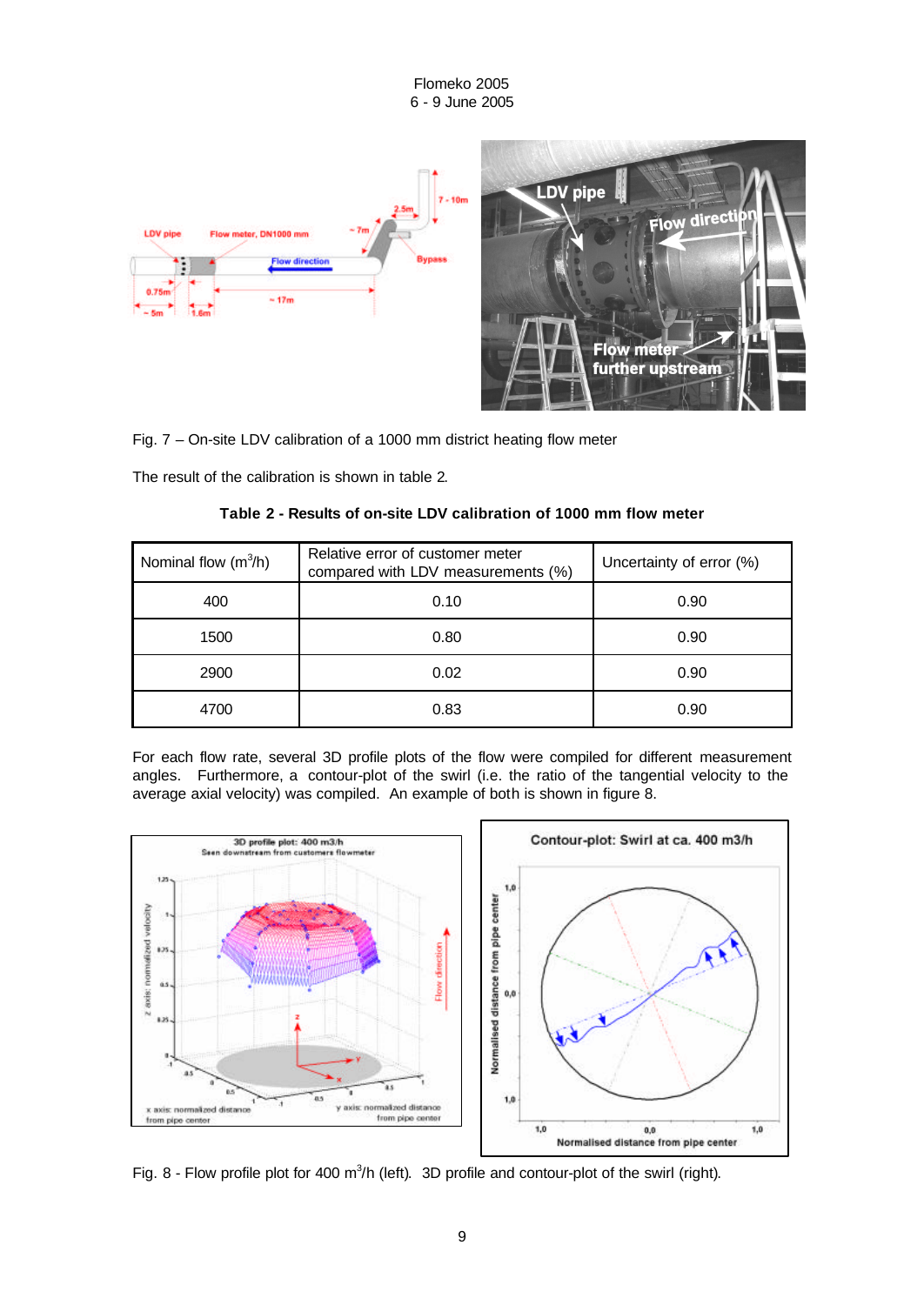The contour-plot can be understood by visualizing the flow as projected out of the page. The dotted lines denote the axes measured across, while the blue line shows the tangential velocity at each point. The arrows show a swirl whereby the flow is rotating anticlockwise. In this example the maximum extent of swirl is approximately 10%.

## **6 GREATER UNDERSTANDING OF FLOW PROFILES AND DISTURBANCES**

## **6.1 Disturbed flow profiles and swirl flow**

Disturbed flow can result from any obstacle in the path of the flowing medium, e.g. various piping configurations such as bends, elbows, double pipe bends, semi-open valves, pumps etc. A set-up leading to one of the most disturbed types of flows consists of two 90° elbows in an "out-of-plane" configuration. After passing the first 90° bend the velocity profile is skewed. Passing another pipe bend turned 90° to the first bend results in a rotation of the flow. This type of flow is called swirl flow and is of interest in district heating systems as it can influence readings from ultrasonic flow meters. LDV can be used to measure swirl flow as by simply rotating the laser probe by 90° the velocity component perpendicular to the axial direction of the flow can be measured. By measuring across the pipe diameter the magnitude of the swirl flow can be mapped and calculated. The effects of swirl are interesting, especially the effects of swirl on the measurement of district heating water flows and the Flow laboratory at the Danish Technological Institute has carried out laboratory and field measurements on flows where swirl has been provoked.

## **6.2 Examples**



A 3-D view of a non-disturbed flow profile is shown from two angles in figure 9.

Fig. 9 - Two 3-D views of a non-disturbed flow profile with point-of-view rotated 180°

The measurements were taken using a laboratory set-up with the window construction shown in figure 3 and a flow of 50 m<sup>3</sup>/h. The result of the LDV measurements was an error of 0.03% and an uncertainty of 0.74%

For detailed laboratory investigations a 150 mm diameter swirl generator has been constructed and laboratory measurements have been carried out. Figure 8 shows the 150 mm inside diameter swirl generator used by the Flow Laboratory at the Danish Technological Institute and a 3-D view of the disturbed flow profile resulting from this.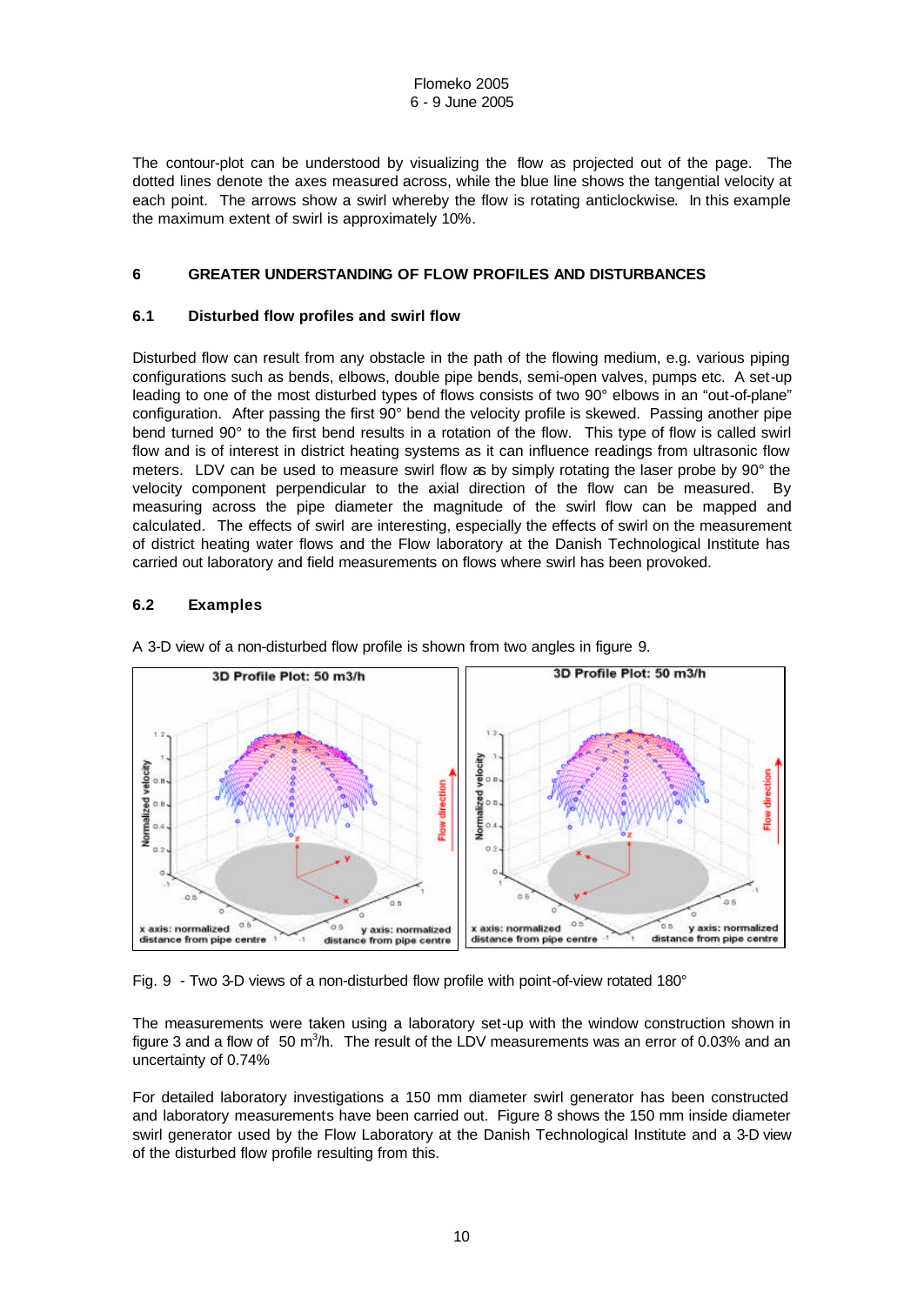

Fig. 10 - Swirl generator and the disturbed flow profile resulting from the swirl generator

Figure 11 shows another 3-D view of the disturbed flow profile 1.7D after the disturbance and a plot of the measured tangential component of the flow after the swirl generator (swirl).



Fig. 11 - Disturbed flow profile after swirl generator and amount of swirl

Experience with these laboratory measurements will be valuable when evaluating flow profiles from measurements in the field.